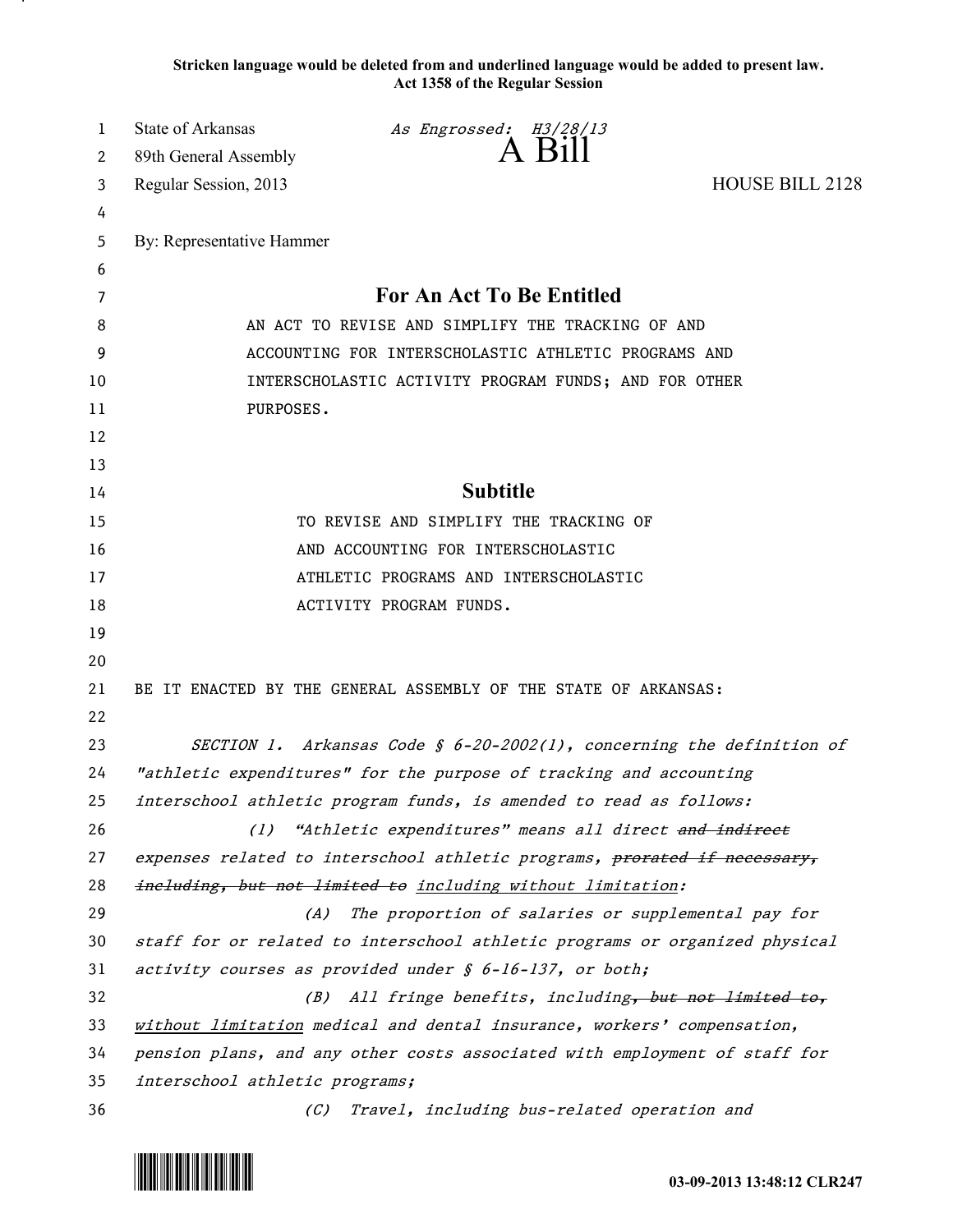1 maintenance, to and from any interschool athletic program event for students, 2 faculty, spirit groups, band, or patrons of the school district; 3 (D) Equipment; 4 (E) Meals; 5 (F) Supplies; and 6 (G) Property and medical insurance: 7 (H)(G) Medical expenses; 8 (I) Utilities; and 9 (J) Maintenance of facilities related to interschool 10 athletic teams and spirit groups, excluding bands; 11 12 SECTION 2. Arkansas Code § 6-20-2003 is amended to read as follows: 13 6-20-2003. Cortification Reporting by local school district board of 14 directors districts. 15 (a) Annually by September 15 of each year, the local school board of 16 directors of each school district shall: 17 (1) In a written report, certify to the State Board of 18 Education: 19 (A) For the previous school year, the amount of the 20 district's total athletic expenditures for interschool athletic programs that 21 were paid from state funds; and 22 (B) For the upcoming school year, the district's total 23 athletic expenditures budgeted for interschool athletic programs that are to 24 be paid from state funds: 25 (2) Provide the state board with a report of the school 26 district's total athletic expenditures paid from state funds in a format 27 approved by the state board or the Department of Education for the previous 28 school year: 29 (3) Provide the state board with a budget for the athletic 30 expenditures to be paid from state funds as set forth under subdivision  $31$  (a)(1)(B) of this section for the upcoming year; and 32 (4) Provide the state board and the department with any 33 additional information or documentation requested. 34 (b)(1) Any school district failing to comply with the provisions of 35 this subchapter and the rules adopted by the state board for the 36 implementation of this subchapter shall be identified by the department to be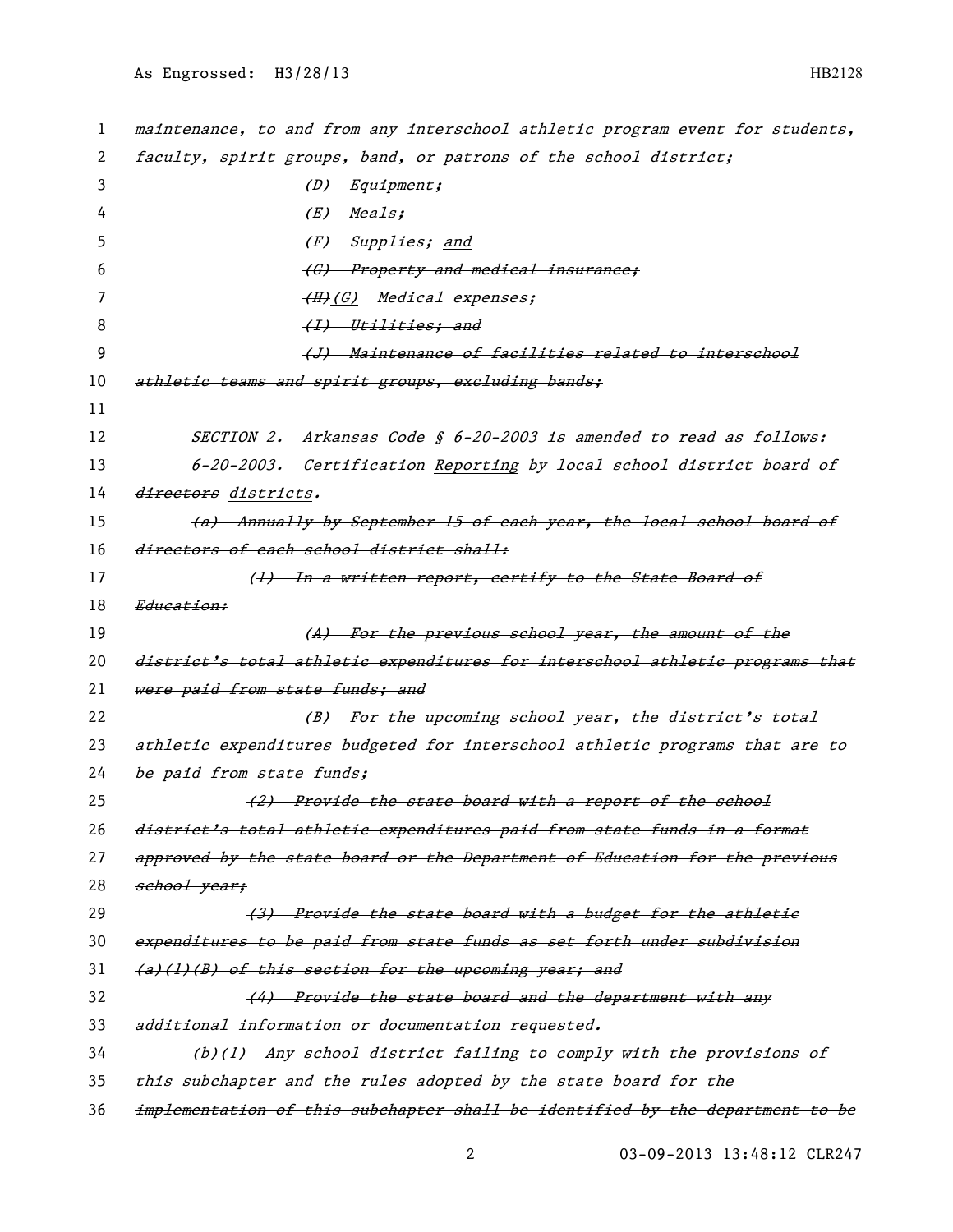As Engrossed: H3/28/13 HB2128

| 1  | a school in fiscal distress in accordance with the Arkansas Fiscal Assessment         |
|----|---------------------------------------------------------------------------------------|
| 2  | and Accountability Program, § 6-20-1901 et seq.                                       |
| 3  | (2) Any report required by this subchapter shall be subject to a                      |
| 4  | yearly audit that shall be filed as set forth under § 6-20-1801 et seg.               |
| 5  | (3)(A) The Division of Legislative Audit shall conduct a review                       |
| 6  | of any report required by this subehapter to determine compliance with this           |
| 7  | subchapter and any rule established by the department in accordance with § 6-         |
| 8  | $20 - 2004.$                                                                          |
| 9  | (B) The division shall conduct the review under this                                  |
| 10 | subdivision (b)(3) annually on a rotating basis so that each public school            |
| 11 | district is evaluated at least one (1) time every five (5) years.                     |
| 12 | (G) If the division determines that it has insufficient                               |
| 13 | staffing to conduct the scheduled reviews under this subdivision (b)(3) in a          |
| 14 | given year, the executive committee of the Legislative Joint Auditing                 |
| 15 | Committee may establish the priority and number of public school districts            |
| 16 | that can reasonably be reviewed with available staff resources for the given          |
| 17 | year.                                                                                 |
| 18 | (a) During the appropriate Arkansas Public School Computer Network                    |
| 19 | reporting cycle each year, a school district shall submit appropriate data to         |
| 20 | the Department of Education documenting the school district's total athletic          |
| 21 | expenditures paid from state funds.                                                   |
| 22 | (b) Annually, each school district shall submit as part of the budget                 |
| 23 | of expenditures and receipts required under $\frac{1}{2}$ 6-20-2202, a budget for the |
| 24 | total athletic expenditures to be paid from state funds for the budgeted              |
| 25 | year.                                                                                 |
| 26 |                                                                                       |
| 27 | SECTION 3. Arkansas Code § 6-20-2004 is amended to read as follows:                   |
| 28 | $6 - 20 - 2004$ . Regulations.                                                        |
| 29 | The State Board of Education $\frac{1}{2}$ may promulgate any rules<br><del>(a)</del> |
| 30 | necessary for the implementation of this subchapter.                                  |
| 31 | (b) The rules shall include a procedure to be developed by the                        |
| 32 | Department of Education to ensure uniform reporting of athletic expenditures.         |
| 33 |                                                                                       |
| 34 | SECTION 4. Arkansas Code § $6-20-2102(3)$ , concerning the definition of              |
| 35 | "interschool scholastic activity expenditures", is amended to read as                 |
| 36 | follows:                                                                              |

03-09-2013 13:48:12 CLR247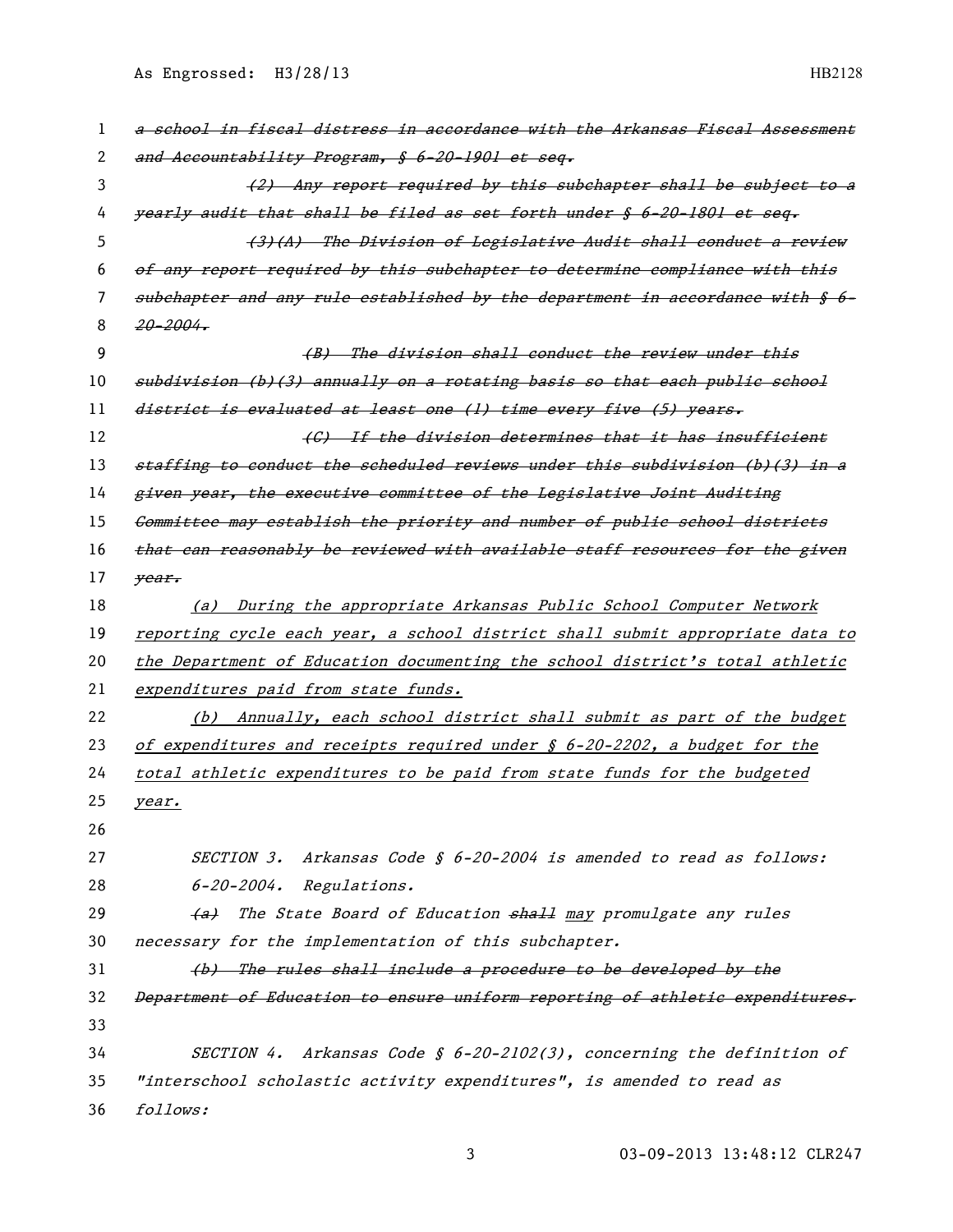1 (3) "Interschool scholastic activity expenditures" means all 2 direct and indirect expenses related to interschool scholastic activities, 3 prorated if necessary, including, but not limited to including without 4 limitation: 5 (A) Salaries or supplemental pay for staff for interschool 6 scholastic activities or organized physical activity courses as provided 7 under § 6-16-137, or both, excluding salaries received for duties as a 8 classroom teacher; 9 (B) All fringe benefits, including, but not limited to, 10 medical and dental insurance, workers' compensation, pension plans, and any 11 other costs associated with employment of staff for interschool scholastic 12 activities; 13 (C) Travel, including bus-related operation and 14 maintenance; 15 (D) Equipment; 16 (E) Meals; 17 (F) Supplies; and 18 **(G)** Property and medical insurance; 19  $(H)(G)$  Medical expenses; 20 (I) Utilities; and 21 (J) Maintenance of facilities related to interschool 22 scholastic activities; and 23 24 SECTION 5. Arkansas Code § 6-20-2103 is amended to read as follows: 25 6-20-2103. Certification Reporting by local district school board of 26 directors school districts. 27 (a) Annually by September 15 of each year, the local school board of 28 directors of each school district shall: 29 (1) In a written report, certify to the State Board of 30 Education: 31 (A) For the previous school year, the amount of the 32 district's total interschool scholastic activity expenditures that were paid 33 from state funds; and 34 (B) For the upcoming school year, the school district's 35 total budgeted interschool scholastic activity expenditures to be paid from 36 <del>state funds:</del>